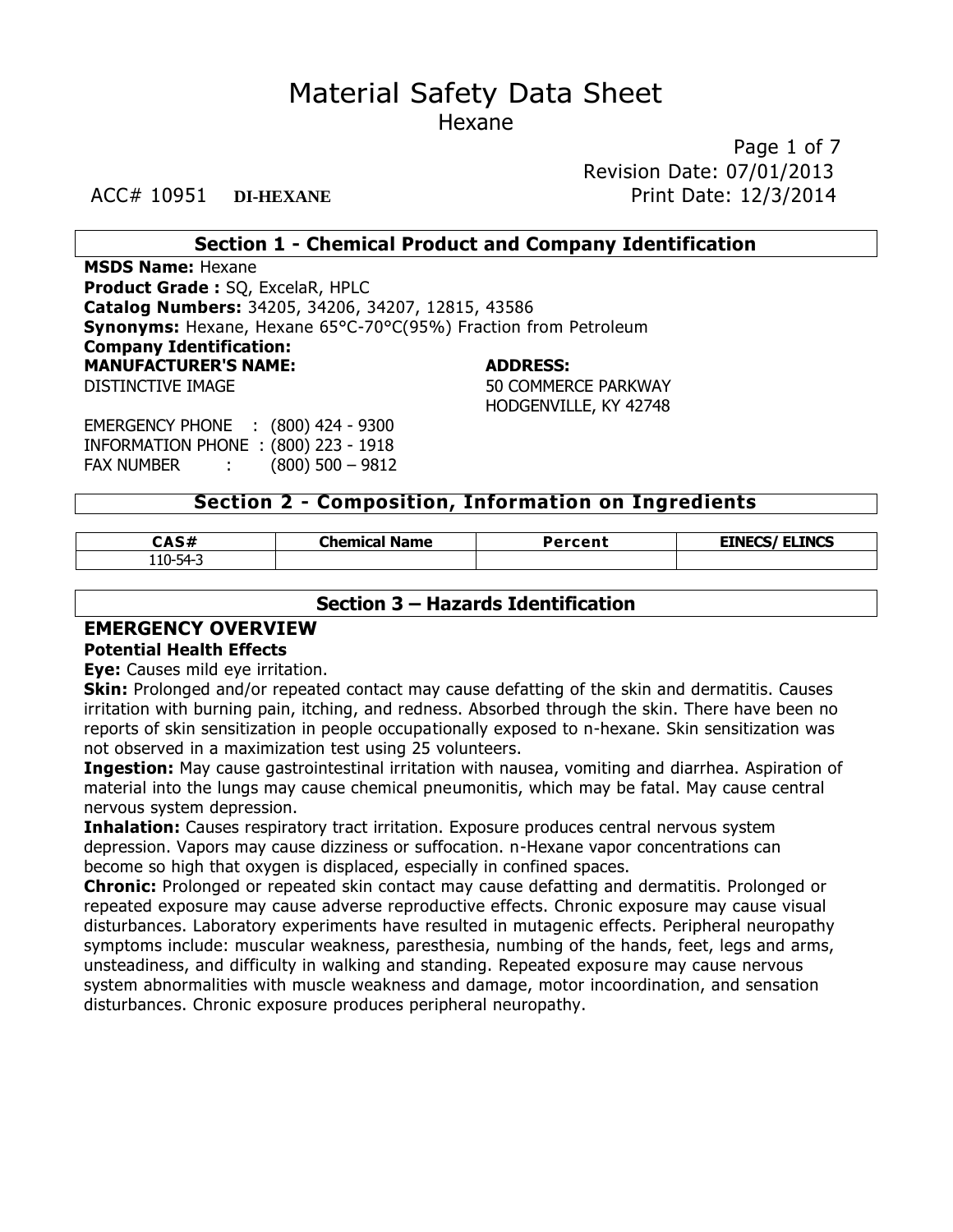Page 2 of 7 Revision Date: 07/01/2013 ACC# 10951 **DI-HEXANE** Print Date: 12/3/2014

#### **Section 4 - First Aid Measures**

**Eyes:** In case of contact, immediately flush eyes with plenty of water for a t least 15 minutes. Get medical aid.

**Skin:** In case of contact, flush skin with plenty of water. Remove contaminated clothing and shoes. Get medical aid if irritation develops and persists. Wash clothing before reuse. **Ingestion:** Potential for aspiration if swallowed. Get medical aid immediately. Do not induce vomiting unless directed to do so by medical personnel. Never give anything by mouth to an unconscious person. If vomiting occurs naturally, have victim lean forward.

**Inhalation:** If inhaled, remove to fresh air. If not breathing, give artificial respiration. If breathing is difficult, give oxygen. Get medical aid.

**Notes to Physician:** Treat symptomatically and supportively. For ingestion, the stomach should be intubated, aspirated, and lavaged with a slurry of activated charcoal-protect the airway from aspiration of gastric contents. Monitor arterial blood gases in cases of severe aspiration.

#### **Section 5 – Fire Fighting Measures**

**General Information:** As in any fire, wear a self-contained breathing apparatus in pressuredemand, MSHA/N IOSH (approved or equivalent), and full protective gear. During a fire, irritating and highly toxic gases may be generated by thermal decomposition or combustion. Use water spray to keep fire-exposed containers cool. May accumulate static electrical charges, and may cause ignition of its own vapors. Extremely flammable liquid and vapor. Vapor may cause flash fire. Vapors are heavier than air and may travel to a source of ignition and flash back. Vapors can spread along the ground and collect in low or confined areas. This liquid floats on water and may travel to a source of ignition and spread fire.

**Extinguishing Media:** Use dry chemical, carbon dioxide, or appropriate foam. Solid streams of water may be ineffective and spread material. Water may be ineffective because it will not cool material below its flash point.

**Flash Point: -22<sup>°</sup> to -26.1<sup>°</sup> F Autoignition Temperature:** 225<sup>°</sup> C ( 437.000<sup>°</sup> F) **Explosion Limits. Lower:**1.2 vol % **Upper:** 7.7 vol % **NFPA Rating:** (estimated) Health: 2; Flammability: 3; Instability: 0

#### **Section 6 – Accidental Release Measures**

**General Information:** Use proper personal protective equipment as indicated in Section 8. **Spills/Leaks:** Absorb spill with inert material (e.g. vermiculite, sand or earth), then place in suitable container. Avoid runoff into storm sewers and ditches which lead to waterways. Clean up spills immediately, observing precautions in the Protective Equipment section. Remove all sources of ignition. Provide ventilation. A vapor suppressing foam may be used to reduce vapors. Use only non-sparking tools and equipment.

### **Section 7 - Handling and Storage**

**Handling:** Wash thoroughly after handling. Remove contaminated clothing and wash before reuse. Ground and bond containers when transferring material. Avoid contact with eyes, skin, and clothing. Empty containers retain product residue, (liquid and/or vapor), and can be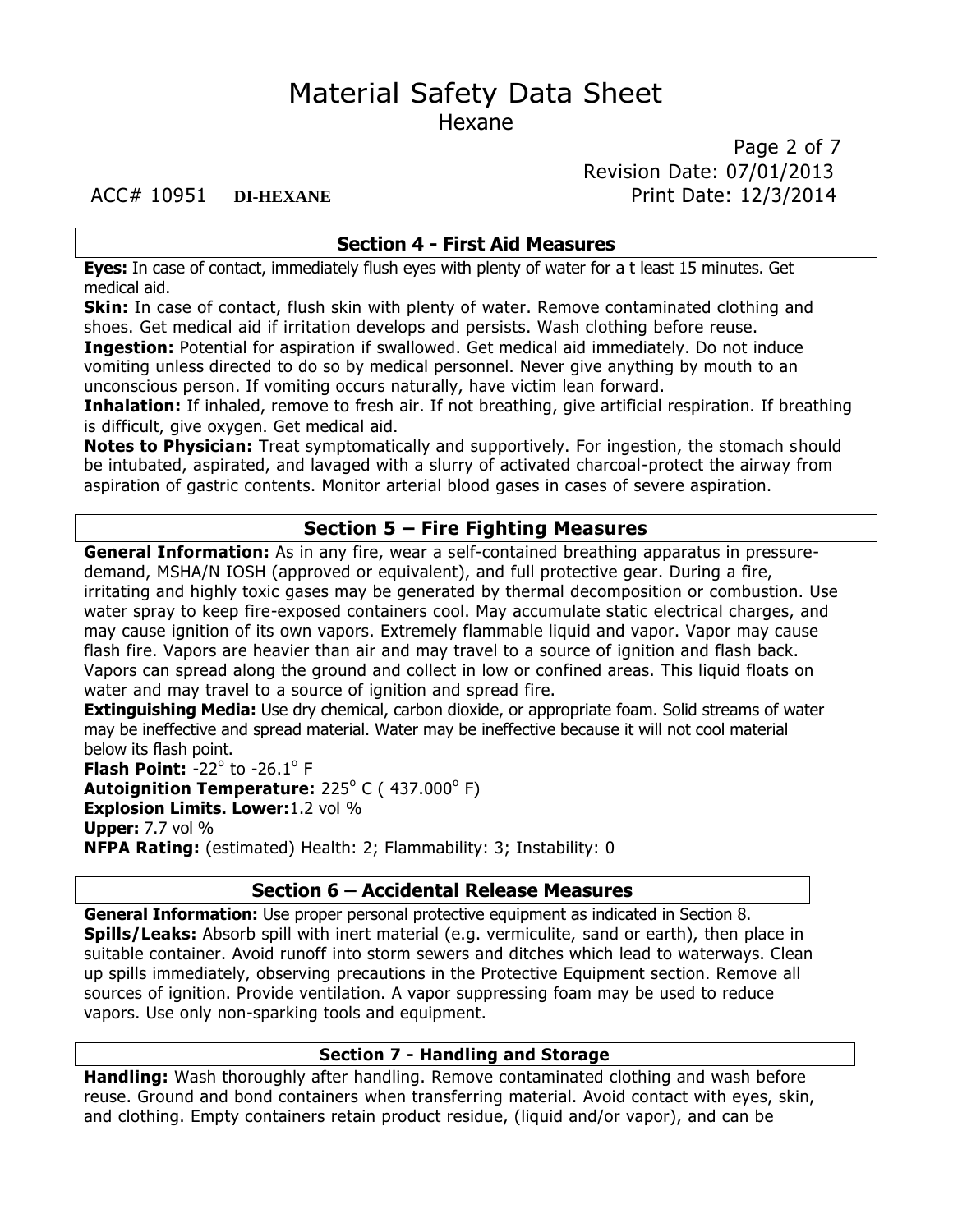Page 3 of 7 Revision Date: 07/01/2013 ACC# 10951 **DI-HEXANE** Print Date: 12/3/2014

dangerous. Take precautionary measures against static discharges. Keep away from heat, sparks and flame. Do not pressurize, cut, weld, braze, solder, drill, grind, or expose empty containers to heat, sparks or open flames. Use only with adequate ventilation. Avoid breathing vapor or mist. **Storage:** Keep away from heat and flame. Keep away from sources of ignition. Store in a tightly closed container. Keep from contact with oxidizing materials. Store in a cool, dry, wellventilated area away from incompatible substances. Flammables-area.

#### **Section 8 - Exposure Controls, Personal Protection**

**Engineering Controls:** Facilities storing or utilizing this material should be equipped with an eyewash facility and a safety shower. Use adequate general or local explosion-proof ventilation to keep airborne levels to acceptable levels.

#### **Exposure Limits**

| <b>Chemical Name</b>                      | <b>ACGIH</b>                                                                                                  | <b>NIOSH</b>                                   | <b>OSHA - Final P ELs</b>      |
|-------------------------------------------|---------------------------------------------------------------------------------------------------------------|------------------------------------------------|--------------------------------|
| Hexane (contains a<br>mixture of isomers) | 50 ppm TWA; Skin -<br>potential significant<br>contribution to overall<br>exposure by the<br>cutaneous r oute | 50 ppm TWA; 180<br>mg/m3 TWA 1100 ppm<br>tdi h | 500 ppm TWA; 1800<br>mg/m3 TWA |

**OSHA Vacated PELs:** Hexane (contains a mixture of isomers): 50 ppm TWA; 180 mg/m3 TWA **Personal Protective Equipment**

**Eyes:** Wear chemical splash goggles.

**Skin:** Wear appropriate protective gloves to prevent skin exposure.

**Clothing:** Wear appropriate protective clothing to prevent skin exposure. **Respirators:** A respiratory protection program that meets OSHA's 29 CFR 1910.134 and ANSI Z88.2 requirements or European Standard EN 149 must be followed whenever workplace conditions warrant respirator use.

#### **Section 9 - Physical and Chemical Properties**

| <b>Physical State:</b>            | Liquid                   |       |
|-----------------------------------|--------------------------|-------|
| <b>Appearance:</b>                | clear colorless          |       |
| Odor:                             | gasoline-like            |       |
| pH:                               | Not available.           |       |
| <b>Vapor Pressure:</b>            | 151 mm Hg @ 25 deg C     |       |
| <b>Vapor Density:</b>             | $2.97(Air = 1)$          |       |
| <b>Evaporation Rate:</b>          | Not available.           |       |
| <b>Viscosity:</b>                 | 0.31 mPas 20 deg C       |       |
| <b>Boiling Point:</b>             | 62 - 69 deg C @ 760 mmHg |       |
| <b>Freezing/Melting Point:</b>    | $-95$ deg C              |       |
| <b>Decomposition Temperature:</b> | Not available.           |       |
| Solubility:                       | Insoluble.               |       |
| <b>Specific Gravity/Density:</b>  | 0.678 Molecular Formula: | C6H14 |
| <b>Molecular Weight:</b>          | 86.18                    |       |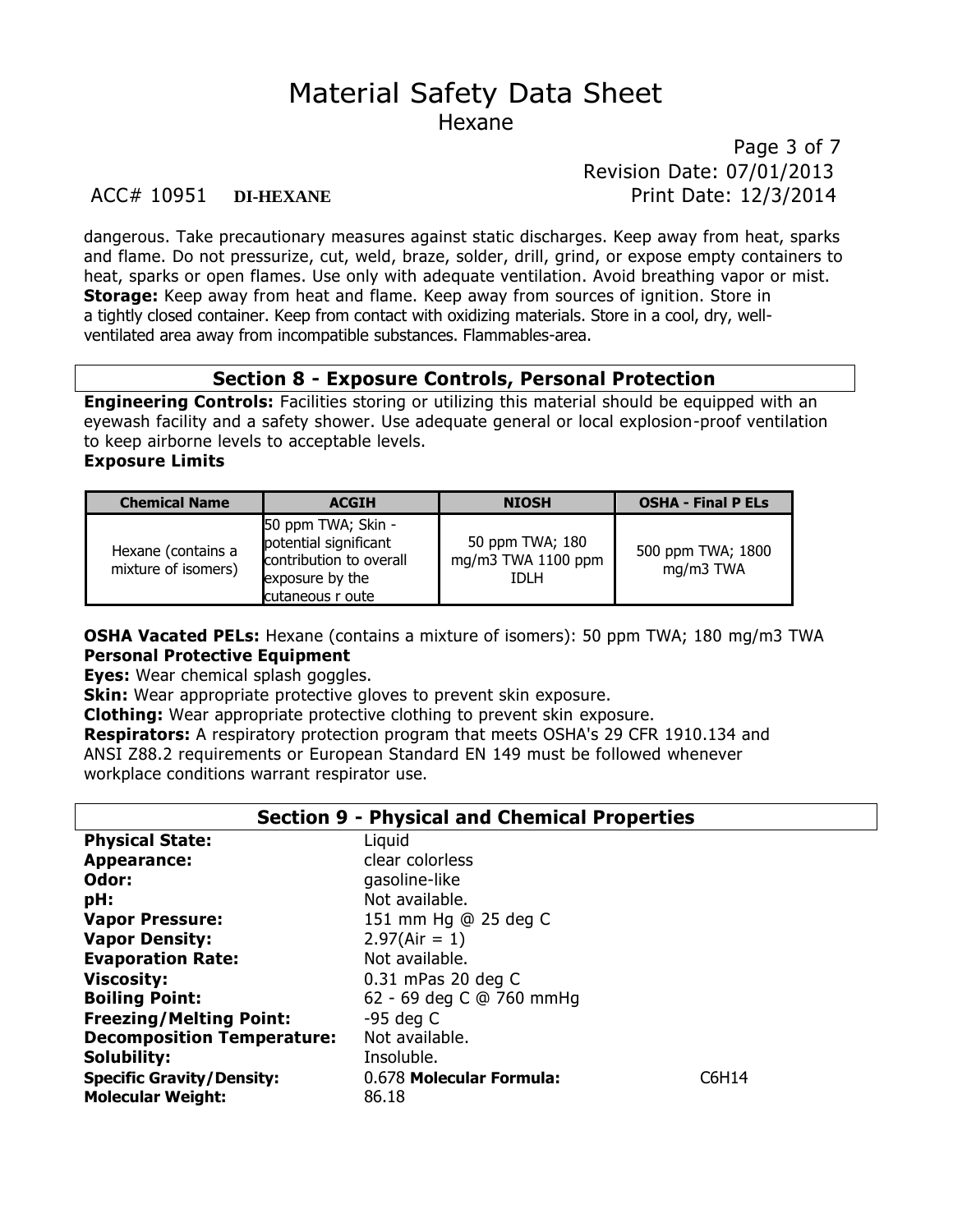Page 4 of 7 Revision Date: 07/01/2013

#### ACC# 10951 **DI-HEXANE** Print Date: 12/3/2014

## **Section 10 - Stability and Reactivity**

**Chemical Stability:** Stable under normal temperatures and pressures. **Conditions to Avoid:** Ignition sources, excess heat, electrical sparks, confined spaces. **Incompatibilities with Other Materials:** Strong oxidizing agents. **Hazardous Decomposition Products:** Carbon monoxide, carbon dioxide.

**Hazardous Polymerization:** Will not occur.

### **11. – Toxicological Information**

#### **RTECS#:**

**CAS#** 110-54-3: MN9275000

#### **LDSO/LCSO:**

CAS# 110-54-3:

Draize test, rabbit, eye: 10 mg Mild;

Inhalation, mouse:  $LC50 = 150000$  mg/m3/2H; Inhalation,

rat: LC50 = 48000 ppm/4H;

Inhalation, rat: LC50 = 627000 mg/m3/3M;

Oral  $rat: LDS0 = 25$  gm/kg;

#### **Carcinogenicity:**

CAS# 110-54-3: Not listed by ACG IH, IARC, NTP, or CA Prop 65.

**Epidemiology:** Occupational polyneuropathy has resulted from hexane exposures as low as 500 ppm, but the minimum levels of n-hexane that are neurotoxic in humans haven't been established. Nearly continuous exposure of animals at 250 ppm has caused neurotoxic effects.

**Teratogenicity:** No evidence of teratogenicity or embryo toxicity in animal studies with hexane. Fetotoxicity has been observed in the presence of maternal toxicity.

**Reproductive Effects:** Severe testicular damage has been observed in rats exposed to hexane at concentrations which have produced other significant toxicity. Although sub neurotoxic doses of its principle toxic metabolite, 2,5-hexanedione, can induce progressive testicular toxicity in rats, there have been no reports of human sterility or other reproductive toxicity associated with n-hexane exposures.

**Mutagenicity:** Positive results (chromosomal damage in the bone marrow cells) obtained for rats exposed by inhalation to n-hexane.

**Neurotoxicity:** n-Hexane is a mild irritant and CNS depressant in acute exposure, but its principal effects are damage to the sensory and motor peripheral nerves, particularly in chronic exposure. **Other Studies:**

#### **Section 12 - Ecological Information**

**Ecotoxicity:** No data available. Estimated BCF values = 2.24 and 2.89. These values suggest that hexane will show low bioconcentration in aquatic organisms. Estimated Koc value  $= 4.11$ . This product will show slight soil mobility and is expected to rapidly volatilize from moist surface soils. **Environmental:** Terrestrial: Volatilization and adsorption are expected to be the most important fate processes. Aquatic: Photolysis or hydrolysis are not expected to be important. Atmospheric: Expected to exist entirely in the vapor phase in ambient air, expected half life 2.8 days. Expected to biodegrade but not bioconcentrate.

**Physical:** No information available.

**Other:** No information available.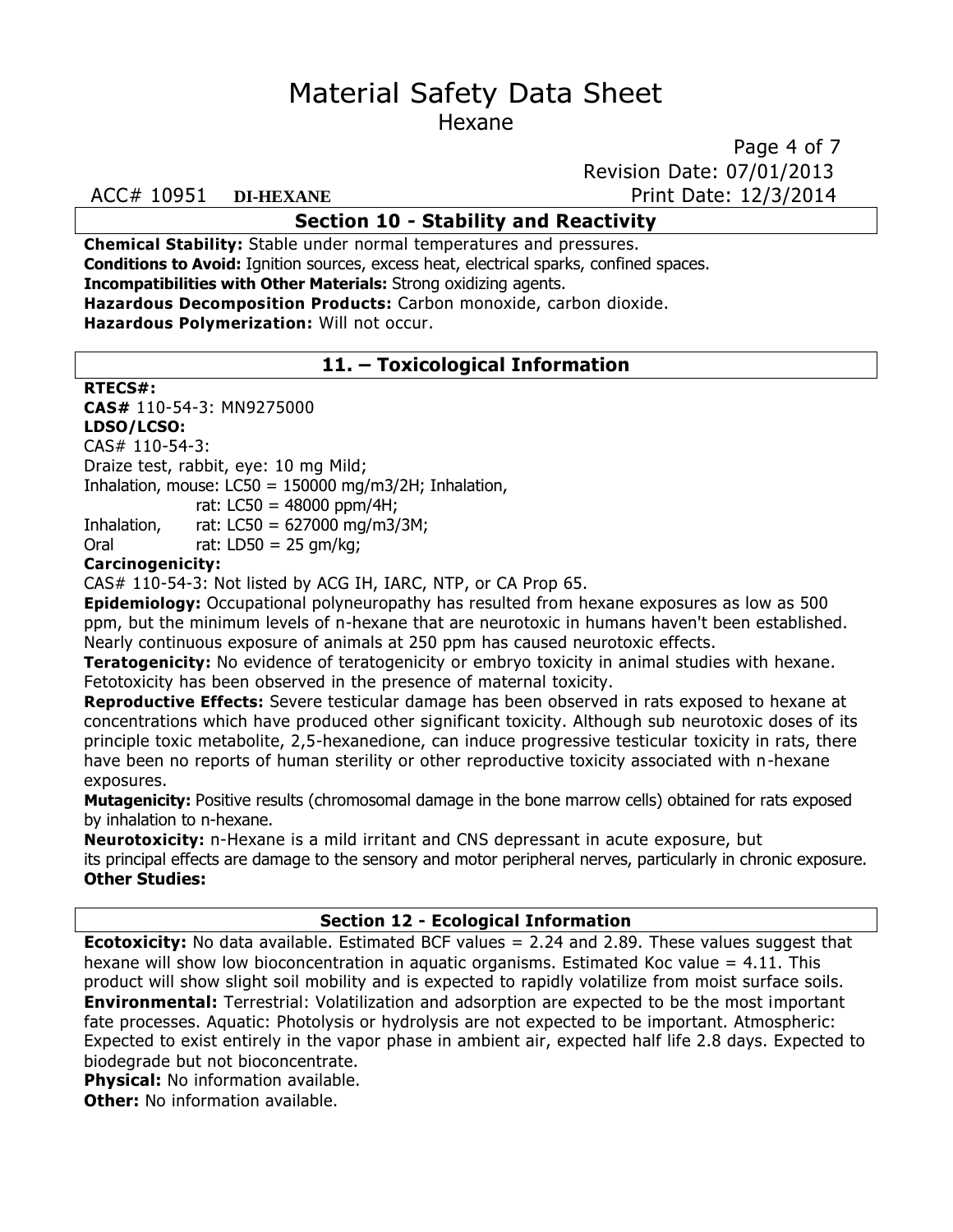Page 5 of 7 Revision Date: 07/01/2013 ACC# 10951 **DI-HEXANE** Print Date: 12/3/2014

#### **Section 13 - Disposal Considerations**

Chemical waste generators must determine whether a discarded chemical is classified as a hazardous waste. US EPA guidelines for the classification determination are listed in 40 CFR Parts 261.3. Additionally, waste generators must consult state and local hazardous waste regulations to ensure complete and accurate classification.

**RCRA P-Series:** None listed.

**RCRA U-Series:** None listed.

#### **Section 14 - Transport Information**

|                         | <b>US DOT</b>  | <b>Canada TDG</b> |
|-------------------------|----------------|-------------------|
| <b>Shipping Name:</b>   | <b>HEXANES</b> | <b>HEXANES</b>    |
| <b>Hazard Class:</b>    |                |                   |
| <b>UN Number:</b>       | UN1208         | <b>UN1208</b>     |
| <b>Packing Group:</b>   |                |                   |
| <b>Additional Info:</b> |                | FLASHPO INT -22C  |

# **Section 15 - Regulatory Information**

**US FEDERAL**

**TSCA**

**CAS# 110-54-3 is listed on the TSCA inventory.**

**Health & Safety Reporting List**

**None of the chemicals are on the Health & Safety Reporting List.**

**Chemical Test Rules**

**None of the chemicals in this product are under a Chemical Test Rule.**

**Section 12b**

**None of the chemicals are listed under TSCA Section 12b.**

**TSCA Significant New Use Rule**

**None of the chemicals in this material have a SNUR under TSCA.**

**C ERCLA Hazardous Substances and corresponding RQs**

**CAS# 110-54-3: 5000 lb final RQ; 2270 kg final RQ**

**SARA Section 302 E,tremely Hazardous Substances**

**None of the chemicals in this product have a TPQ.**

**SARA Codes**

**CAS # 110-54-3: immediate, delayed, fire.**

**Section 313**

**This material contains Hexane (contains a mixture of (CAS# 110-54-3, 100%),which is subject to the reporting requirements of Section 313 of SARA Title III and 40 CFR Clean Air Act:**

**CAS# 110-54-3 is listed as a hazardous air pollutant (HAP).**

**This material does not contain any Class 1 Ozone depletors.**

**This material does not contain any Class 2 Ozone depletors.**

**Clean Water Act:**

**None of the chemicals in this product are listed as Hazardous Substances under the**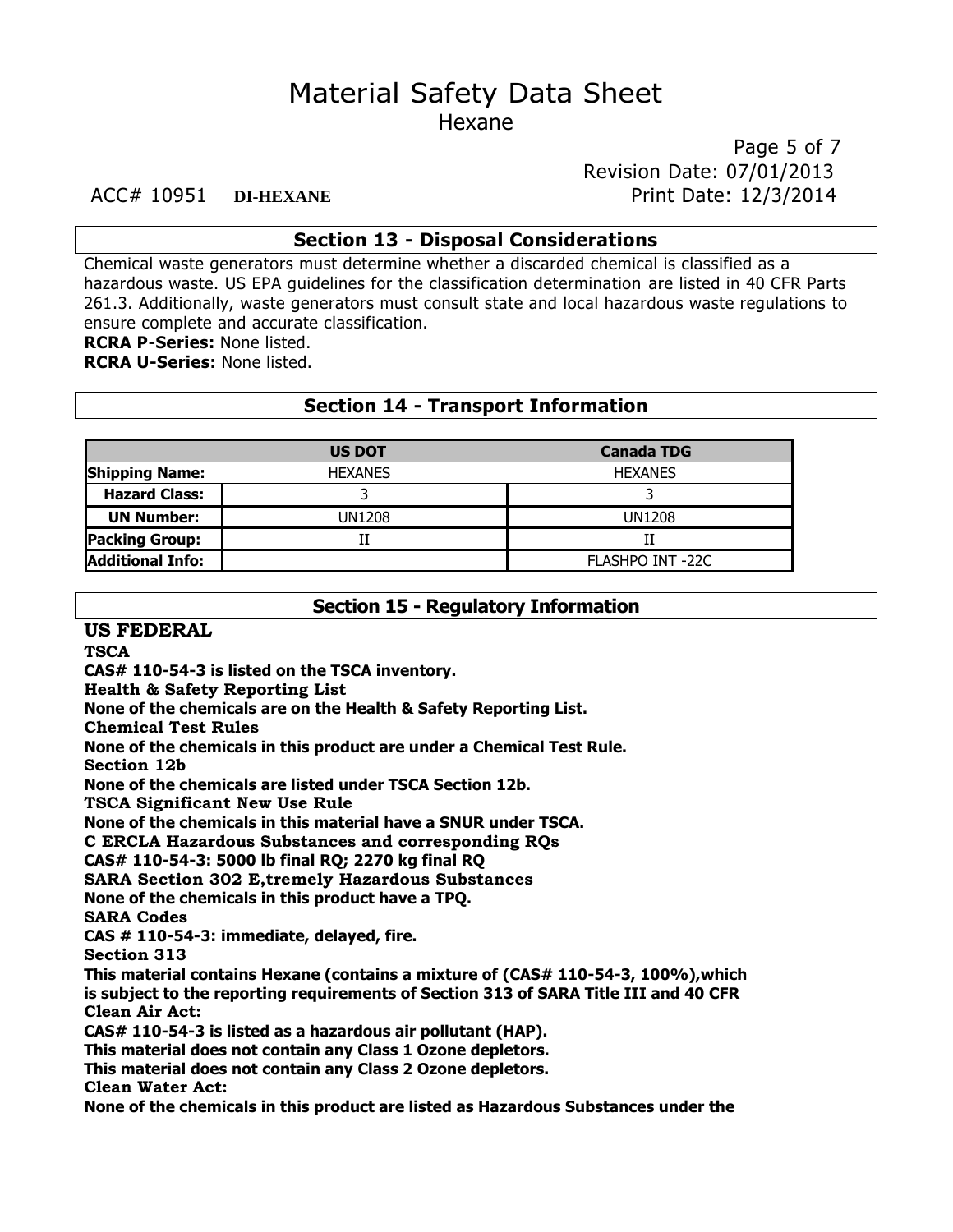# Material Safety Data Sheet

Hexane

Page 6 of 7 Revision Date: 07/01/2013 ACC# 10951 **DI-HEXANE** Print Date: 12/3/2014

**CWA.**

**None of the chemicals in this product are listed as Priority Pollutants under the CWA. None of the chemicals in this product are listed as Toxic Pollutants under the CWA. OSHA:**

**None of the chemicals in this product are considered highly hazardous by OSHA. STATE**

**CAS# 110-54-3 can be found on the following state right to know lists: New Jersey, Pennsylvania, Minnesota, Massachusetts.**

**California Prop 65**

**California No Significant Risk Level: None of the chemicals in this product are listed.**

#### **European/International Regulations**

**European Labeling in Accordance with EC Directives Hazard Symbols:**

XN F N

#### **Risk Phrases:**

R 11 Highly flammable.

R 38 Irritating to skin.

R 48/20 Harmful : danger of serious damage to health by prolonged exposure through inhalation.

R 62 Possible risk of impaired fertility.

R 51/53 Toxic to aquatic organisms, may cause long-term adverse effects in the aquatic environment.

R 65 Harmful: may cause lung damage if swallowed.

R 67 Vapors may cause drowsiness and dizziness.

#### **Safety Phrases:**

S 16 Keep away from sources of ignition - No smoking.

S 29 Do not empty into drains.

S 33 Take precautionary measures against static discharges.

S 36/37 Wear suitable protective clothing and gloves.

S 9 Keep container in a well-ventilated place.

S 61 Avoid release to the environment. Refer to special instructions /safety data sheets.

S 62 If swallowed, do not induce vomiting: seek medical advice immediately and show this container or label.

### **WGK (Water Danger/Protection)**

#### CAS# 110-54-3: 1

### **Canada - DSL/NDSL**

CAS# 110-54-3 is listed on Canada's DSL List.

#### **Canada - WHMIS**

This product has a WHM IS classification of B2, D2B.

This product has been classified in accordance with the hazard criteria of the Controlled

Products Regulations and the MSDS contains all of the information required by those regulations.

### **Canadian Ingredient Disclosure List**

CAS# 110-54-3 is listed on the Canadian Ingredient Disclosure List.

### **Section 16 – Other Information**

**Disclaimer:** The information above is believed to be accurate and represents the best information currently available to us. However, we make no warranty of merchantability or any other warranty, express or implied, with respect to such information, and we assume